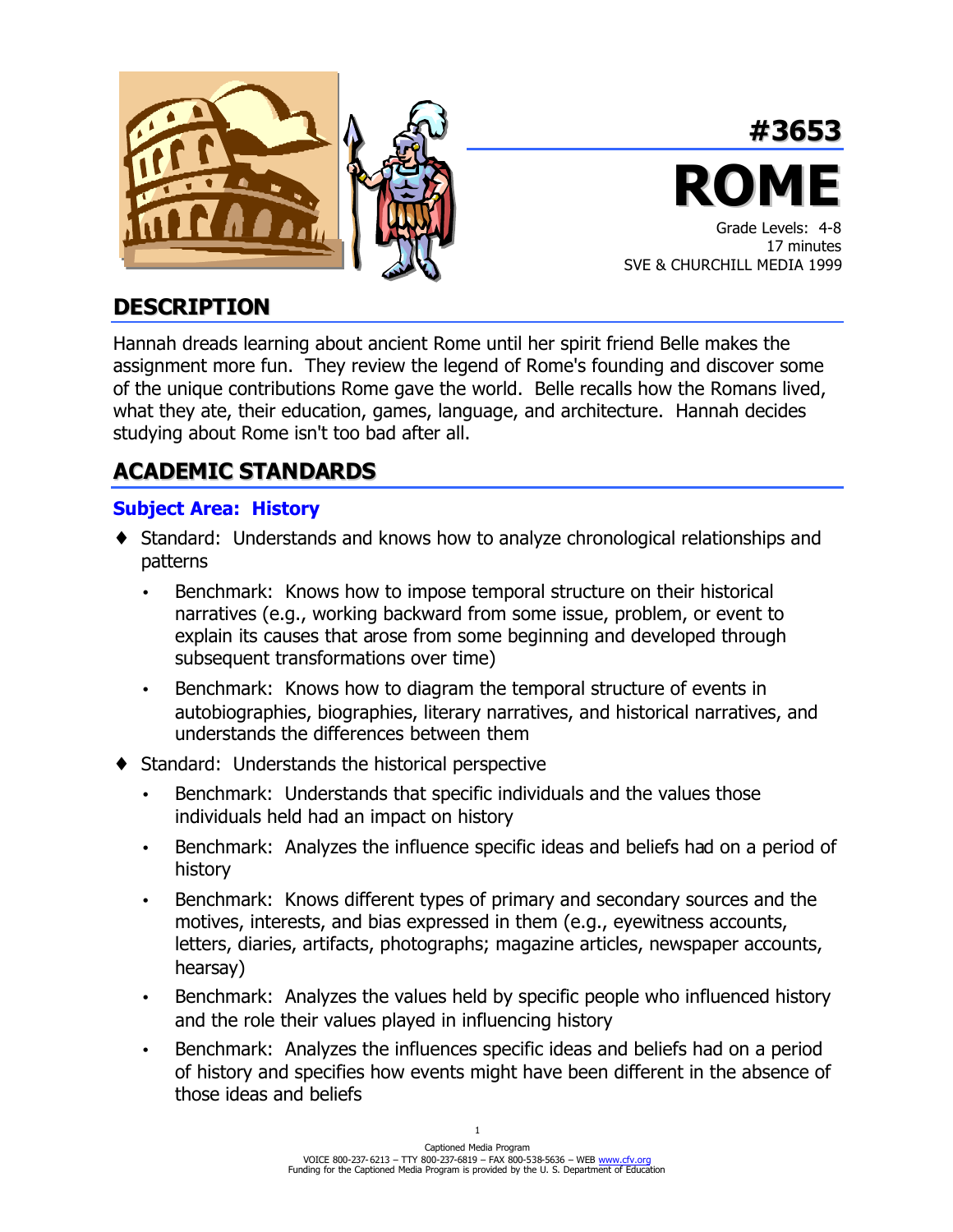# **INSTRUCTIONAL GOALS**

- 1. To identify a few of the contributions the ancient Romans made to civilization in general.
- 2. To identify modern Rome on a map and describe the geography of the Mediterranean.
- 3. To understand what a republic is and how our system of government is based on this Roman invention.
- 4. To describe the process the Romans had for choosing marriage partners, and their contributions to traditions like Valentine's Day and engagement rings.
- 5. To describe what Roman people were like.
- 6. To describe what the city of ancient Rome was like, including the types of buildings people lived in.
- 7. To discuss the Roman workday for men, including the midday rest period the Italians still take today.
- 8. To describe what life was like for Roman students, including the differences between boys and girls and their education; and the types of toys they had and the games they played.
- 9. To explain what students did for fun, the games they played, and the toys the Romans developed.
- 10. To explain that the Romans loved Greek art, plays, and even adopted their gods.
- 11. To be able to name some of the Roman gods.
- 12. To understand that Latin is the language that is the root of our English language.
- 13. To relate the story of Julius Caesar and how he was betrayed by his best friend, Brutus, and the story of Caesar Augustus who brought peace to the empire.
- 14. To describe the rights of citizenship.
- 15. To understand the significant contributions Romans made to architecture and engineering.
- 16. To explain what the Colosseum was and what activities took place there.
- 17. To describe the activities that took place at the Circus Maximus.
- 18. To describe the Roman baths and the aqueducts that supplied them with water.
- 19. To explain how the Romans roads were beneficial to Roman armies.

# **BEFORE SHOWING**

- 1. Ask the students how they got to school today. Did they ride in cars? Did they ride the bus? Did they walk? Explain to them that none of those things would have been possible if it weren't for the ancient Romans. The Romans invented roads and concrete with which to pave the roads. Whether we are walking on a sidewalk or riding in a car, the Romans influenced our way of life through their inventions. They actually built over 50,000 miles of roads, some used up to 100 years ago.
- 2. Romans also built fantastic buildings. Give examples such as the Colosseum. Inform students that the following video will describe contributions the Romans made as well as the way they lived, almost 2,800 years ago.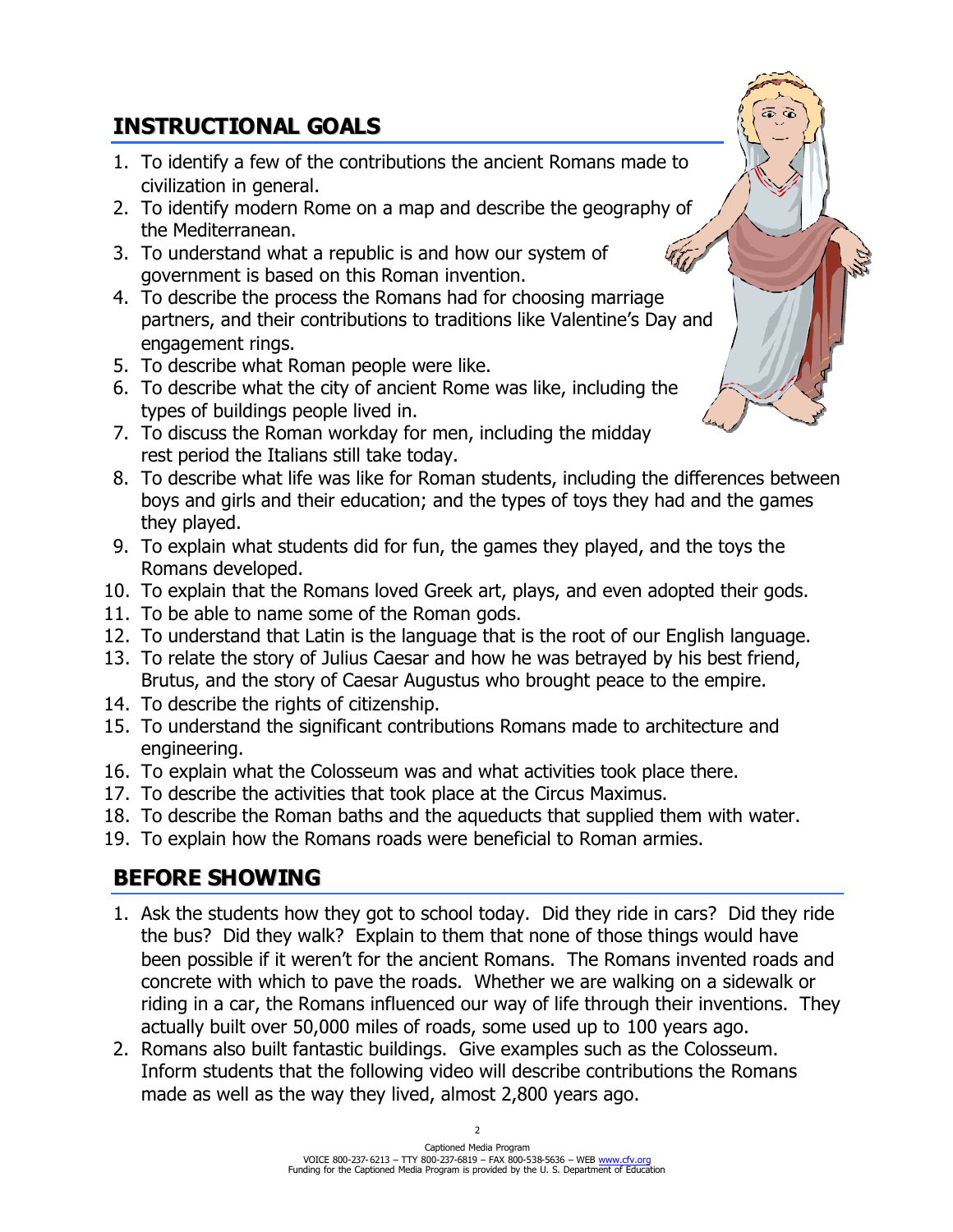# **AFTER SHOWING**

- 1. Ancient Romans made great contributions to the world and to modern society. There is a fable of the founding of ancient Rome, as Belle relates in the video. What is it? (Romulus and Remus, twin bothers, grew to be strong powerful men and founded a new town. They could not agree on a name for the town, so they made a bet. The first one to spot and count the most birds would have the honor of choosing the name. Romulus won the bet and decided to name the town after himself—Roma [which in English is Rome].)
- 2. What building do Belle and Hannah pop in front of when they first arrive in ancient Rome? (You



- can show that part of the video again. It was the Roman Colosseum.) 3. What is a republic? (It is a government where the citizens choose the leaders that make their laws.) What was Rome's government like? (They had senators who made laws, appointed governors for cities, signed foreign treaties, controlled the army, built roads, and collected taxes to pay for government services. They also began a program that gave free food to poor people called annona.) This form of government is much like ours today. Ask students to name examples of how our government is similar.
- 4. What were the ancient Roman people like? (They were strong and energetic. They loved the arts, but were also fierce warriors who conquered many other countries and built one of the greatest and largest empires in history. Romans were also very romantic and even invented the holiday we know as Valentine's Day. They called it the Festival of Lupercalia, and the young people of Rome would choose their future marriage partners by drawing names from a hat.) What were the rules Roman women had to follow regarding marriage? (Roman women had to publicly agree to the marriage on three separate occasions.) What marriage tradition did the Romans start that we still practice today? (Romans started the custom of wearing an engagement ring on the third finger of the left hand.)
- 5. What is an empire? (An empire is a group of states or territories that are under the rule of one powerful state. The Roman Empire covered much of what we know today as western and central Europe and even parts of Africa, surrounding the Mediterranean Sea and extending into three continents.)
- 6. Where does the word empire come from? (It comes from the Latin word imperare, which means, "to command." The leaders of the Roman armies were called "imperators.") How were military leaders treated in ancient Rome? (They were treated like heroes and statues were made in their honor.)
- 7. What was the city of ancient Rome like? (It was very crowded, noisy, smoky, and dusty from all the people walking on the dirt roads. This was the center of the Roman Empire, so people from Egypt, Spain, Britain, Turkey and other parts of the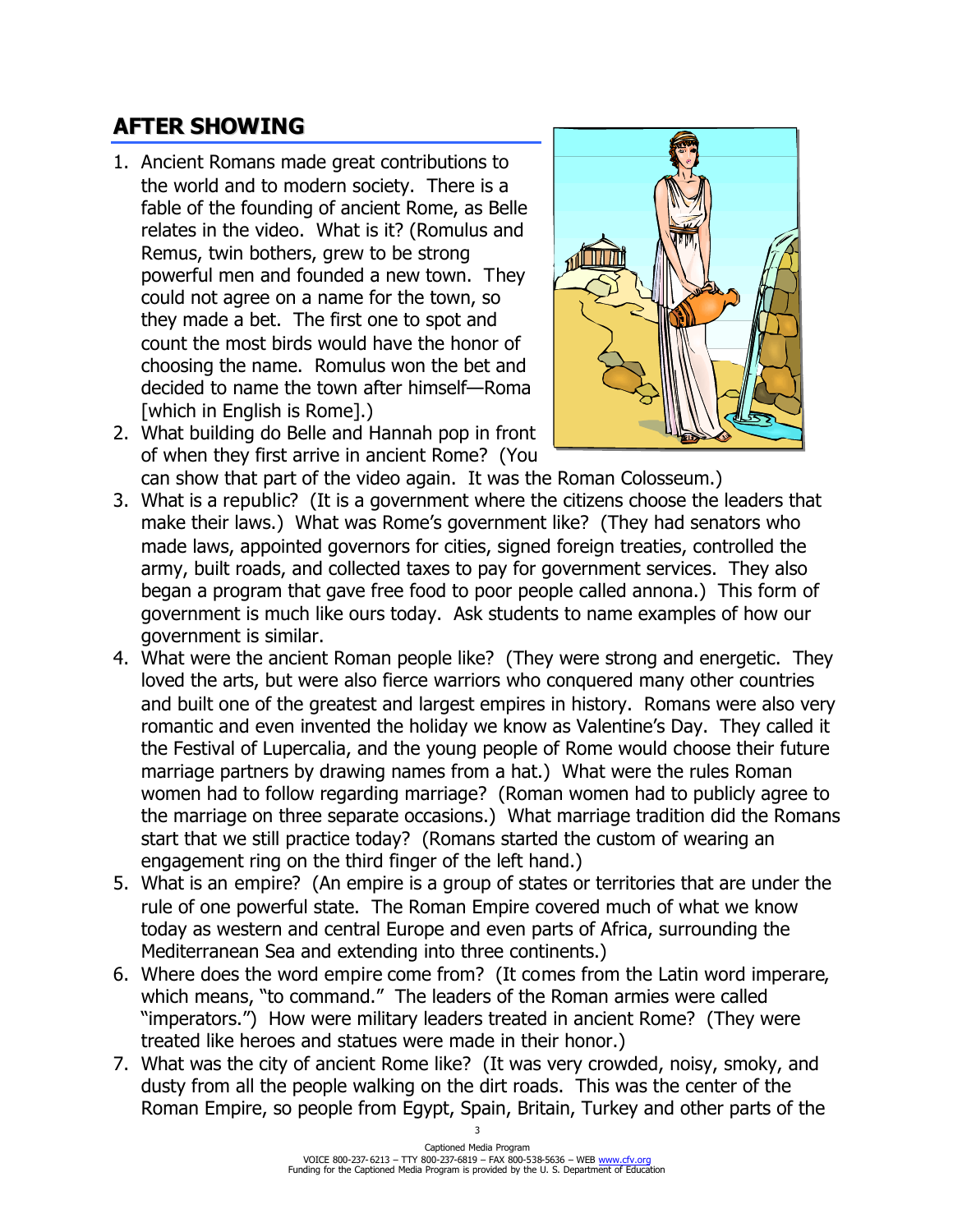empire would come here to do business and speak with politicians.) What kind of houses did ancient Romans live in? (Poor Romans lived in apartment houses that were often shabby and dirty, called insulae. Wealthy Romans lived in large homes built around atriums, which are rectangular open patios.) Why was the atrium so important in the large homes? (All rooms connected to the atrium and it was the center of family life. It was also a place to cool down on hot days.)

- 8. What was the workday like for Romans? (They would work in the morning, come home in the middle of the day for two to three hours for a light lunch and a nap, and then back to work until evening. Then they would have dinner, their biggest meal of the day, just before dark. The Romans (and Italians) still do this today.) Who went to school in ancient Rome? (Poor families could not afford to pay for their students to be taught at teachers' homes, and it wasn't appropriate for girls to go to school. Only wealthy families could also afford to send boys to school and have Greek teachers, who would teach them about philosophy, mathematics, and politics.) What did students do who didn't go to school? (They would be taught by their mother or father in their homes. They would also play with toys like balls, hobbyhorses, kites, and would play games with friends.)
- 9. What role did Greece play in developing the culture of ancient Rome? (The Roman army invaded Greece and took smart people back to teach their students. The Greeks taught them about art, theater and religion. The Romans even adopted the Greek gods and gave them Roman names. The religions were based on the same myths.) Explain what is a myth. (It is a story about gods or goddesses that is meant to teach a lesson and tell the history of their religion.)
- 10. What was the story of Aeneas? (Written by Rome's most famous and loved writer, Virgil, the story is about how Rome was founded by a brave military leader named Aeneas. In the story he is faced with many adventures and challenges.) How are the stories of Aeneas, and Romulus and Remus similar? How are they different? (Both stories are about the founding of Rome, and both are different types of stories. Aeneas is a legend [passed down through time and based on previous

stories and historical information]. Romulus and Remus is a fable [a made-up story used to teach a lesson].) Why did Virgil write the story of Aeneas? (So the Roman people would have Aeneas as a hero and a symbol of what a good Roman should be like. The story also promoted pride in the empire. Virgil wanted to show that with courageous leaders like Aeneas and with the protection of the gods, the Roman Empire would have a powerful place in the world.)

11. Who was one of Rome's most respected military leaders and what happened to him? (Julius Caesar was the respected leader who ruled only a little more than a year. He became

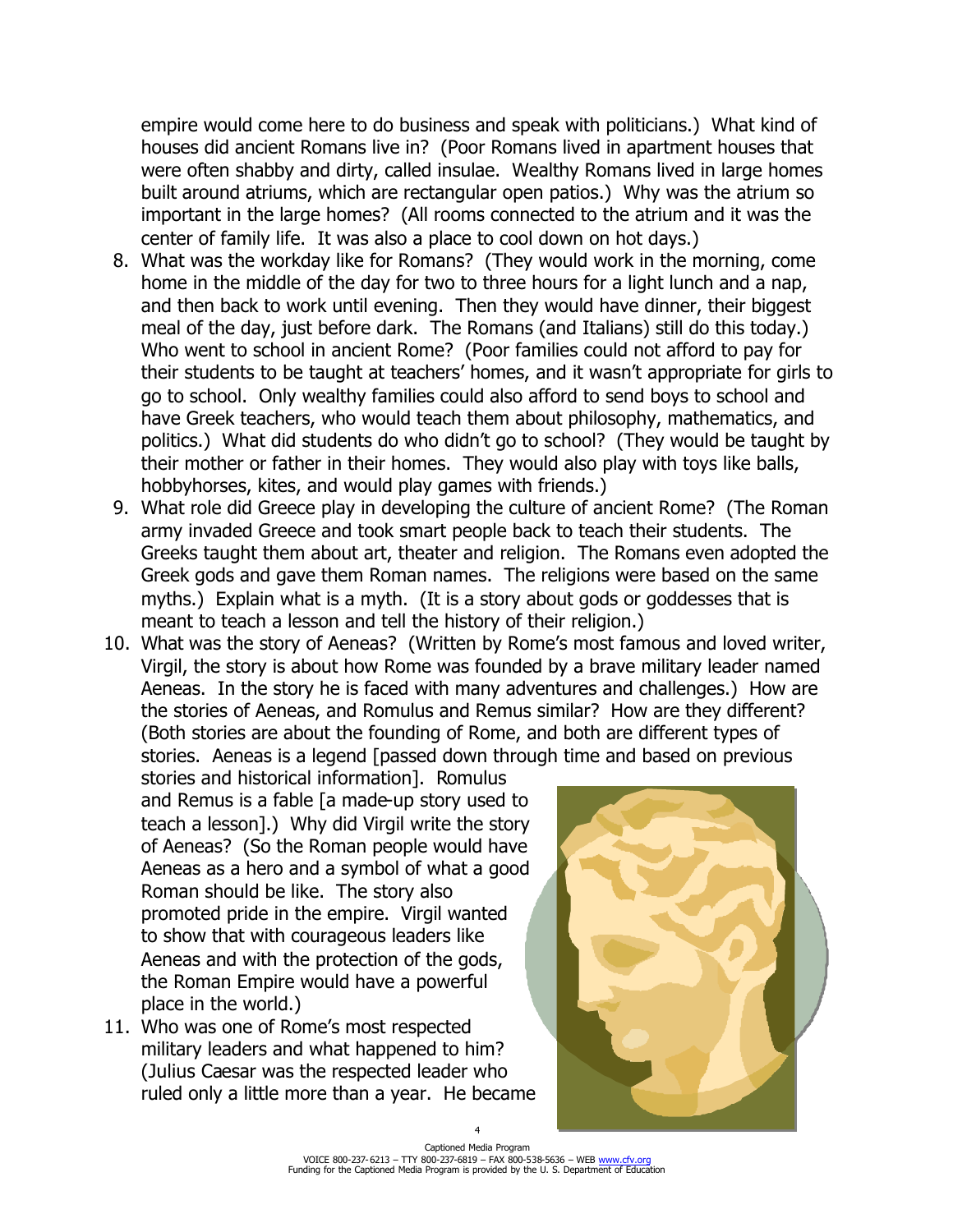very powerful in the Roman government and some senators feared he had too much power, so they decided to kill him. His best friend, Brutus, even participated in the plot. Many years later, William Shakespeare wrote a play about this famous leader and his demise. After



Caesar's death, a civil war broke out that killed many people.) Who finally brought peace to the Roman Empire? (Fifteen years after Caesar's death, another ruler named Caesar Augustus came to power, which brought peace to the empire.) What did Augustus do for the empire? (He gave all people in the empire the rights of Roman citizenship. Before, they had only the rights of slaves or subjects. Now they could become Romans and share the same laws.) The idea of being ruled by one set of laws, like the Constitution, is an idea that we got from the ancient Romans.

- 12. Who is Buildus Roadius? (He is Belle's Roman friend who was an engineer.) The Romans made incredible contributions to architecture [designing buildings] and engineering [putting science to practical use]. Describe the Colosseum, one of the most amazing structures built in ancient Rome. (The Colosseum was a huge entertainment center that could seat 50,000 people, as big as many baseball stadiums today. Romans would watch gladiator fights in the Colosseum, which were bloody fights between men to the death. Sometimes, gladiators would even fight with lions brought from Africa. The Colosseum was also sometimes filled with water and people would have battles in the water.) The Roman Colosseum still exists today and many people go to Rome to see its ruins. What was the Circus Maximus? (A place where up to 250,000 people would watch the chariot races. There were often terrible accidents because the chariots [horse-drawn carriage] weren't very sturdy and they would fall apart easily.)
- 13. The Romans also developed the Roman baths. What were these used for? (Men and women would bathe at least once a day in the public baths which had hot and cold pools, towels, saunas, steam rooms, exercise rooms, and slaves to wait on people. There were close to a thousand public baths in Rome and large ones could hold 1,500 people.) In ancient Rome, there were no pipes, faucets, or drains like we know them today. So how did they get all that water? (One of the most amazing contributions the Romans made, the aqueducts, brought water from faraway rivers and springs into the city. Through tunnels running underground or channels held up by arches above ground, water was carried downhill and arrived at the city.)
- 14. What are the Roman arches? (Developed to support weight and be decorative, they are the trademark of ancient Rome.)
- 15. What is the significance of the Roman roads? (There were over 50,000 miles of roads across the empire, all of which led to Rome. The roads were helpful to the Roman army because they helped get them to trouble spots sooner. The roads also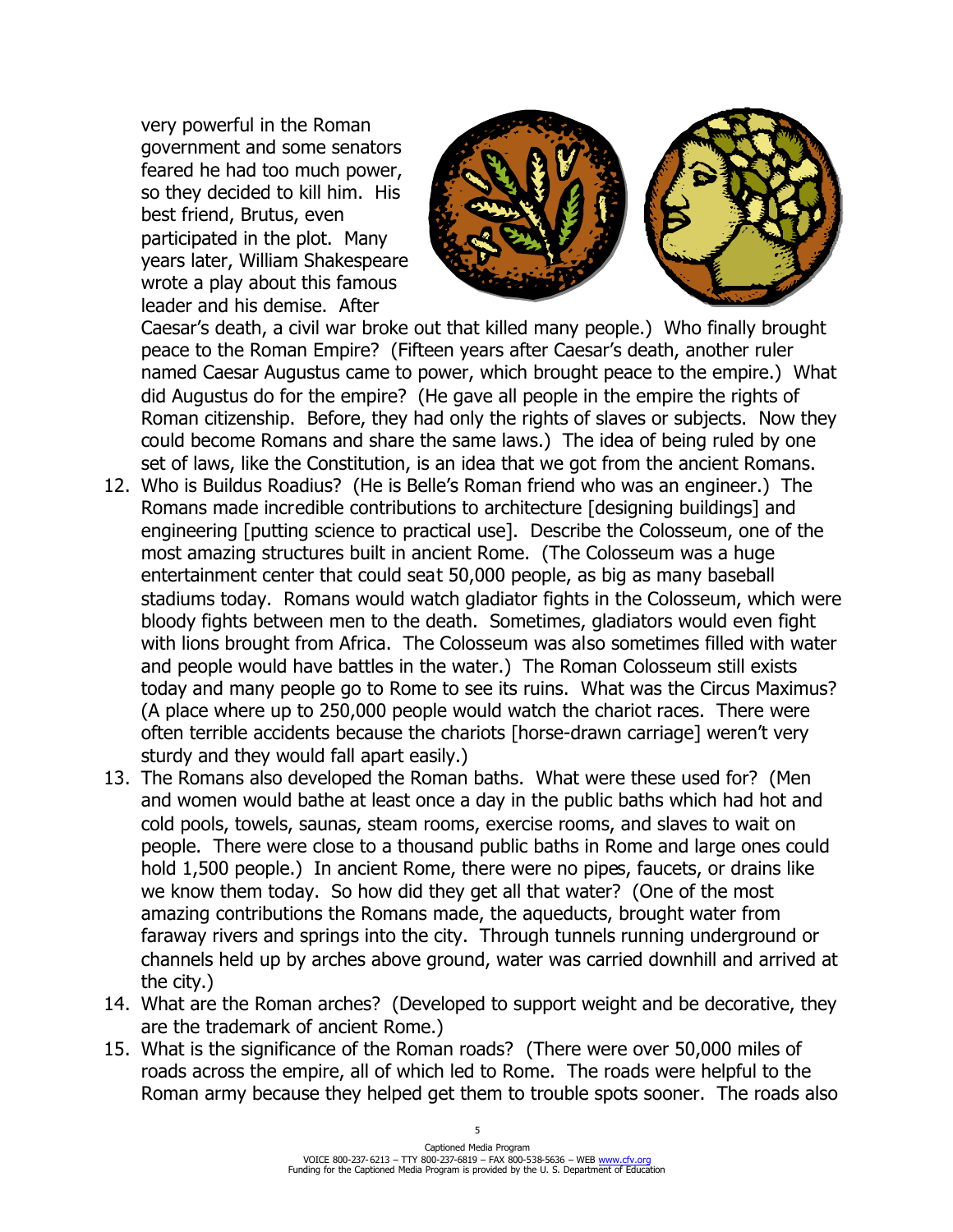made things easier for mail carriers, farmers bringing their goods to the market, and merchants who traveled from all parts of the empire.) Can you imagine what it was like before there were roads? What did people do when they need new roads? (They would repave the old ones.) How long were the ancient Roman roads used? (Until 100 years ago, some roads were still being used.)

16. If possible, take students on a field trip to a local museum that features exhibitions of ancient artifacts. Many museums have exhibitions that include artifacts and displays of ancient cultures.

## **RELATED RESOURCES**

## **Captioned Media Program**

- Roman City #3292
- The Romans #3652
- The Romans on the Rhine and the Danube #3076
- Safekeeping #3077
- Western Europe: Our Legacy #3317

## **World Wide Web**



The following Web sites complement the contents of this guide; they were selected by professionals who have experience in teaching deaf and hard of hearing students. Every effort was made to select accurate, educationally relevant, and "kid-safe" sites. However, teachers should preview them before use. The U.S. Department of Education, the National Association of the Deaf, and the Captioned Media Program do not endorse the sites and are not responsible for their content.

## **EARLY HUMANS AND THE ADVENT OF CIVILIZATION**

#### http://ancientworld.simplenet.com/chapter1/index.html

A quite comprehensive reference site designed to provide learners with a "great deal of information on the Ancient World--its history, culture, ideas, religions and more." Good for teacher reference. Has audio, video, and links.

## • **MR. DOWLING'S ELECTRONIC PASSPORT**

#### http://www.mrdowling.com/index.html

Welcomes visitors to "explore the world in a virtual classroom." Very interesting and user-friendly history site. Download study guides, tests, and related pictures on a wide variety of topics. Recommends history links.